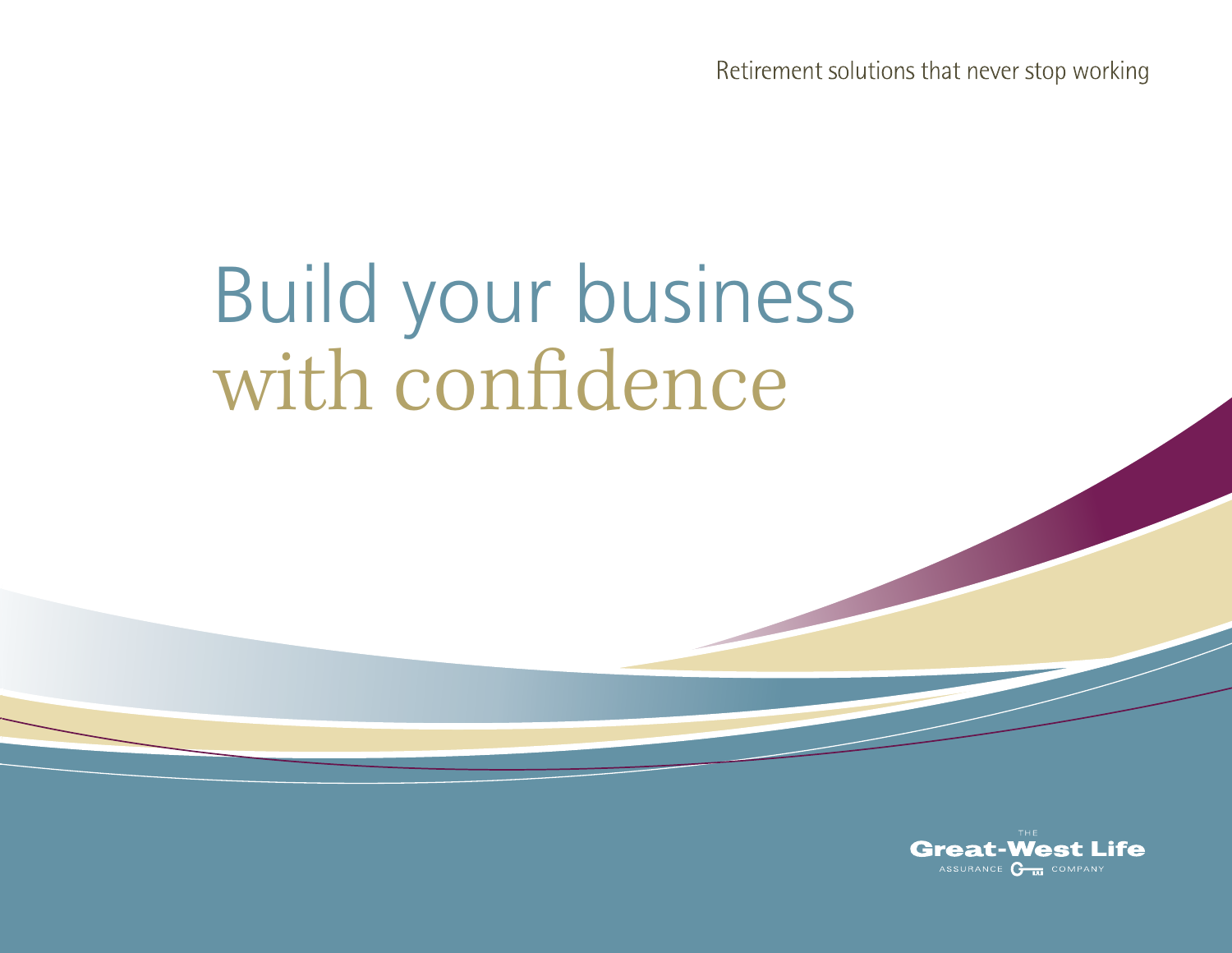# Succeed with Great-West Life

### Group retirement and savings plans

You gain from our skills, knowledge and experience as you succeed in building your business. The strength of Great-West Life and its subsidiaries London Life and Canada Life creates a unique presence in the group retirement and savings plans marketplace, which allows us to provide you with innovative product solutions and unparalleled service.

You and your clients are supported locally by 12 sales and service offices and four administrative offices across Canada.

As a leading provider of capital accumulation plans, our large network of dedicated group retirement specialists is at your service.

You'll have the tools you need to succeed in the growing retirement and savings market.

Great-West Life

## Increase your business

Expand your client base and increase your income by working in the group retirement and savings plan market.

#### **Consider the benefits:**

- A flexible compensation plan
- New corporate and individual clients added to your practice
- Building relationships with key players regarding group benefits, disability top-up and buy/sell arrangements
- Increased cross-sell opportunities
- Opportunity to assist decision makers with their personal financial needs

# Potential in a growing market

Take advantage of a growing group retirement market, which is being driven by:

- More Canadians focusing on retirement
- Small businesses achieving financial maturity
- Companies recognizing the need to offer benefit packages for employee retention
- A growing preference among employees for group plans instead of individual plans
- Companies moving towards defined contribution pension plans, group registered retirement savings plans (RRSPs), and deferred profit sharing plans (DPSPs) instead of defined benefit pension plans



# Flexible products

We provide a full spectrum of investment and retirement solutions. We give you choices so you can build a well-diversified investment menu that meets the diverse needs of companies of all sizes. Plan sponsors and members can benefit from our extensive investment menu that includes:

- A broad selection of quality investment options covering a wide range of asset classes and investment styles
- More than 200 funds managed by over 30 respected institutional and retail investment managers
- A variety of guaranteed investment options
- Target risk, target date and risk-adjusted target date asset allocation funds featuring the power of diversification through the simplicity of a single fund:
	- Target risk funds tailored to a member's risk profile
	- Target date funds based on a member's investment time horizon
- Risk-adjusted target date funds allow a member to tailor a target date fund with their risk tolerance

# Available plans

You can rely on our experience and expertise to provide administration, investment and record-keeping services for a wide variety of plans:

- Registered retirement savings plans
- Registered pension plans (defined contribution)
- Deferred profit-sharing plans
- Tax-free savings accounts
- Non-registered savings plans
- Investment-only plans
- Simplified pension plans (Manitoba and Quebec)
- Pooled registered pension plans
- Voluntary retirement savings plans
- Registered retirement income fund
- Life income fund

# PRODUCTS • SERVI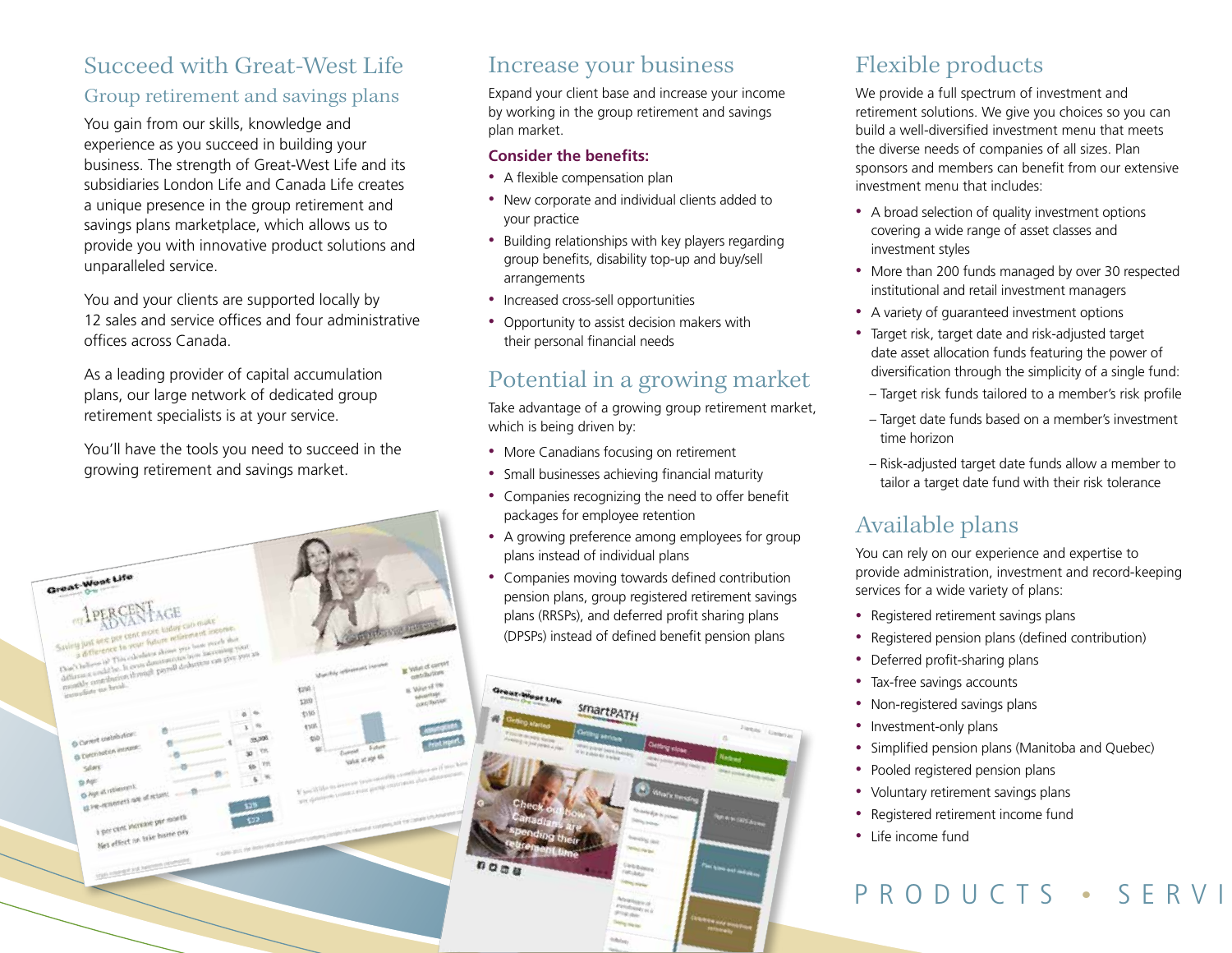# Unparalleled service

#### **For advisors:**

- Support to get you started and keep you up-to-date
- Custom marketing and communication materials to meet your clients' needs
- Flexible compensation plan
- *GRS Access* our interactive, secure website that provides instant access to client information

#### **For sponsors:**

- Dedicated team approach for top-notch service
- The largest group retirement specialist and distribution team in Canada
- National cases handled with ease
- Timely administration and record keeping
- Cost-effective plan designs
- Capital accumulation plan (CAP) tool kits
- Dynamic reports generated via *GRS Access*

#### **For members:**

- Superior communication and education
- A retirement planning tool and full needs analysis to build a personal investment strategy
- Easy-to-use multimedia tools
- smartpathnow.comvideos, games, calculators and articles to educate members
- *Access Line* phone service in more than 150 languages and access to client service representatives. Members can choose a language from a multilanguage interpretation service.
- *GRS Access* password-protected, transactional website

# CFS • STRENGTH

## Added advantage – with additional services

Offer your clients valuable extras for their members with optional fee-based services:

#### **Acquaint Financial Inc.**

- An exclusive service providing independent third-party financial education and seminars
- *iAcquaint* a financial planning and educational website that allows members to create a comprehensive and customized personal financial plan

Members who are financially educated are more likely to seek additional information about life insurance, estate planning and retirement planning.

#### **Institutional Investment Solutions team**

This team offers investment management and counselling services, including customized multi-manager plan designs, strategic asset mix management and rebalancing, and market insights. They're also experts on all of our investment managers and their funds.

#### **Automatic investment rebalancing**

This optional service automatically re-adjusts a member's investments to ensure the investment options remain in line with the member's risk tolerance. Rebalancing is based on members' investment instructions determined by their investment personality profile and corresponding asset mix.

#### **Member investment selection service**

This optional service helps members choose their investment options. Members get help by calling Great-West Life plan investment consultants. Our non-commissioned, qualified investment professionals provide unbiased investment advice and help members select investments that best suit their retirement and savings goals. As an additional benefit, automatic investment rebalancing is included in this service.

# Dependable strength

There's strength in numbers. As a leading provider, our companies have more than \$42.4 billion in assets under administration in group retirement savings and pension plans.\* We administer close to 18,000 capital accumulation plans that include more than 1.3 million member accounts.\*

\* As at Dec. 31, 2014